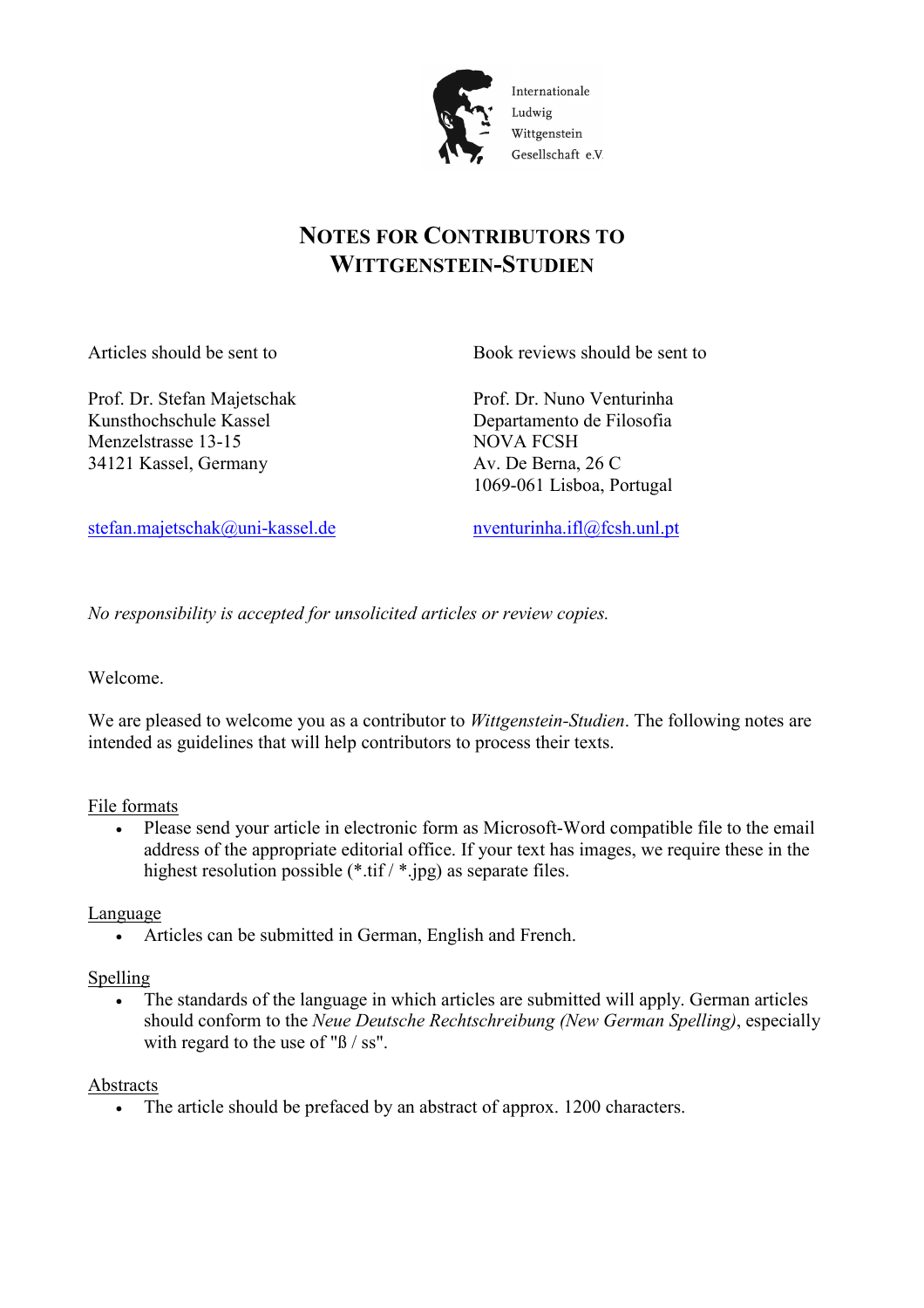#### Text formatting

- Please do not use **bold**, underscoring or CAPITALS. (exception: underlining or cancellations of words or sentence parts are permissible in quotations from Wittgenstein's papers [*Bergen Electronic Edition*]).
- Notes are numbered consecutively (superscript) and appear as footnotes. Each footnote is followed by a full stop.

Bibliographical references and quotations in the text

- Quotations from Wittgenstein's works are indicated by citation keys with the number of the remark or page. Please put quotations within the running text in round brackets. Works of other authors are given according to U.S. abbreviation conventions.
	- How to cite from Wittgenstein's *Philosophical Investigations*

[Citation Key Year of Publication]: [number of the remark]

(PU 2009: 293)

• How to cite from Wittgenstein's manuscripts and typescripts

Ms [number]: [page]

(Ms 117: 264)

• How to cite from the works of other authors

[Surname Year of Publication]: [page number]

Kienzler 2008: 12

#### Citation keys of Wittgenstein's works

- For a list of the citation keys that should be used in contributions in German and English language please follow this link: http://www.ilwg.eu/?id=60#page
- Please use *only* these keys for Wittgenstein's works! In this case there is *no* need to provide any bibliographical references in the first citation of the work concerned.
- If you use your own abbreviations, please indicate and explain these in a footnote and in the bibliography.

#### Other aspects of text layout

- In the text works cited should be italicized: "Several passages in *On Certainty* show that Wittgenstein [...]"
- Quotations are indicated using doubled typographical quotation marks: "A *picture* held us captive. And we couldn't get outside it, for it lay in our language, and language seemed only to repeat it to us inexorably." (PU 2009: 115)